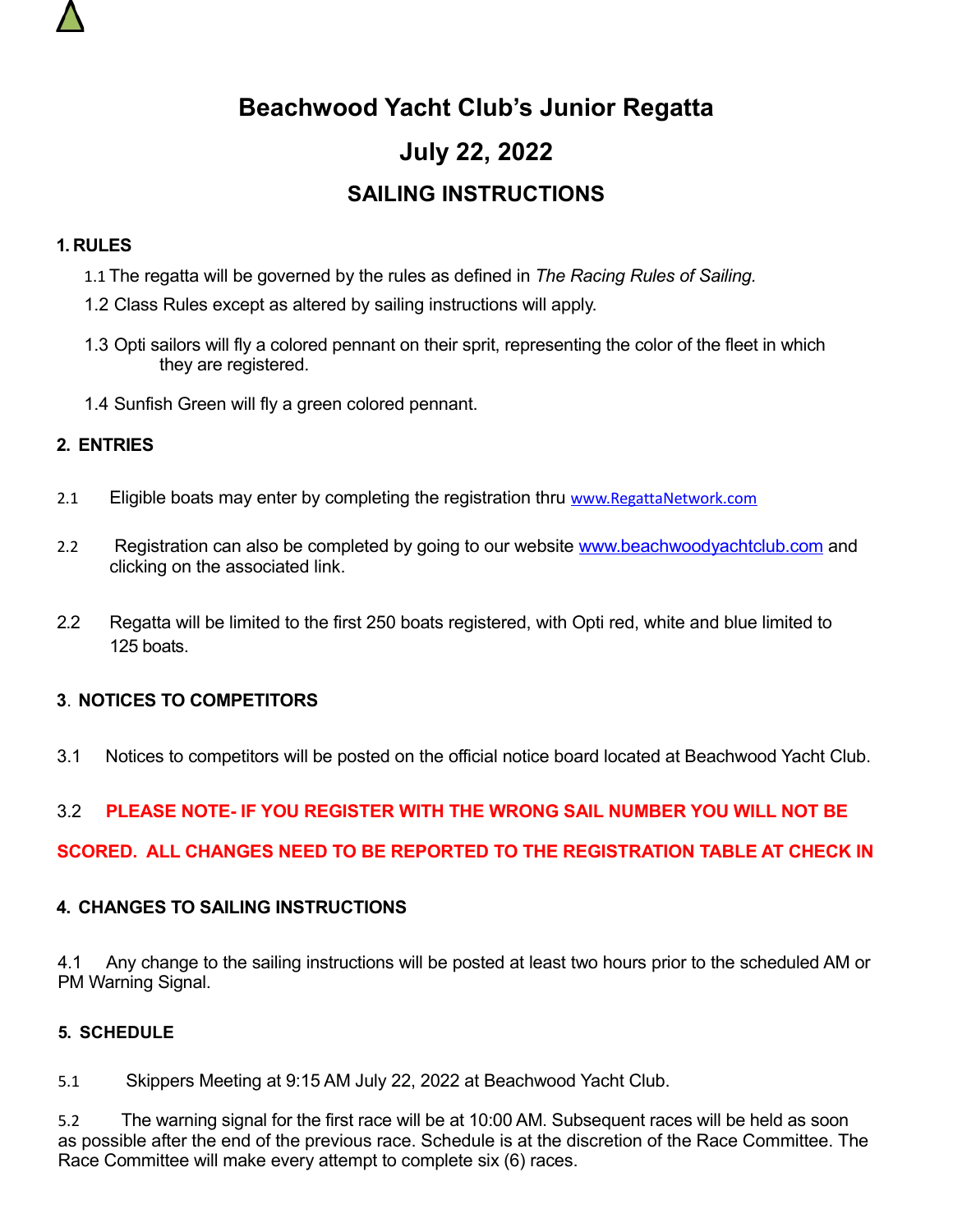#### **6. Racing Area & Courses**



**6.1** rolling starts will be applied for the yellow course

**6.2** courses will be a combination of port triangle, Olympic and windward leeward. Size and exact configuration will be determined by the race committee

**6.3** gates are closed unless specified differently by the race committee

6.4 The sunfish course will have a separate start for green sunfish provided a minimum of three such boats race

#### **7. Marks**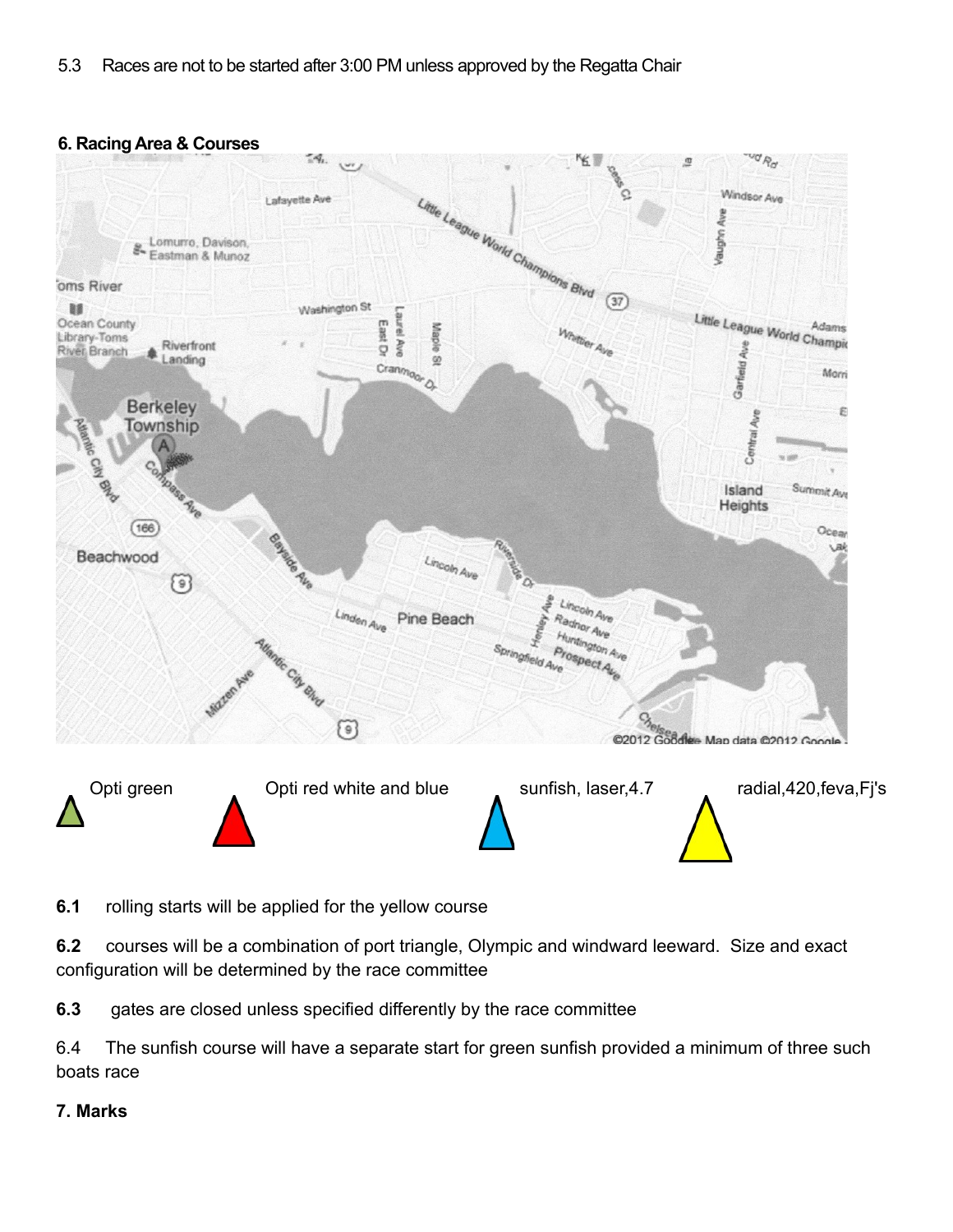7.1 Marks will be orange round buoys with two notable exceptions. **(1)** The red course will have a white pin for the finish line. **(2)** The yellow course will have yellow inflatable cylindrical marks.

## **8. Starting & Starting Position**

8.1 The start shall be between the Committee Boat displaying a staff with an orange flag and a red or orange buoy at the port end.

8.2 After starting and before finishing a boat may not cross the finish line

8.3 For rolling starts on the Yellow course boats whose warning signal has not been made shall avoid the starting area

8.4 Races will start by a dingy starting sequence: Three minutes, two, one minute, thirty seconds, twenty, ten, and five counted down to the starting horn. This changes Appendix S.

8.5 The Race Committee will attempt to hail all boats that are On Course Side (OCS) of the starting line. Failure of race committee to hail; failure of a boat to receive their recall hail; a boat's position in the sequence of hail; or promptness of hail shall not be grounds for redress. This changes RRS 62.1 (a).

8.6 In the advent that numerous yachts are OCS, a general recall will be signaled by several short horns and announced by the Committee Boat. The new starting sequence will begin with the two-minute horn, one minute after the recall horn has sounded.

8.7 During any recall, the "Round the Ends Rule" will apply as per Rule 30.1 (the code flag \*I\* will not be displayed.

# **9. Finish**

9.1 The finish will be between the Committee Boat displaying an orange flag on a staff and the red or orange buoy at the port end of the finish line with the exception of course three which will have a white buoy at the port end of the finish line.

9.2 Any yacht that does not cross the designated finish line will be scored as a DNF.

9.3 Yachts clearing the finish line at the end of the race shall not re-cross the finish line. To do so will automatically disqualify the yacht (DSQ).

9.4 Any skipper withdrawing from a race without notifying the Race Committee shall be scored as DSQ.

# **10. Penalty System**

A boat that may have broken a rule in Part 2 may take a one turn penalty as described in RRS 44.1.

# **11. Time Limit**

The time limit for each race will be at the discretion of the Race Committee. Any boat finishing later than fifteen minutes after the first finishing boat will be scored DNF.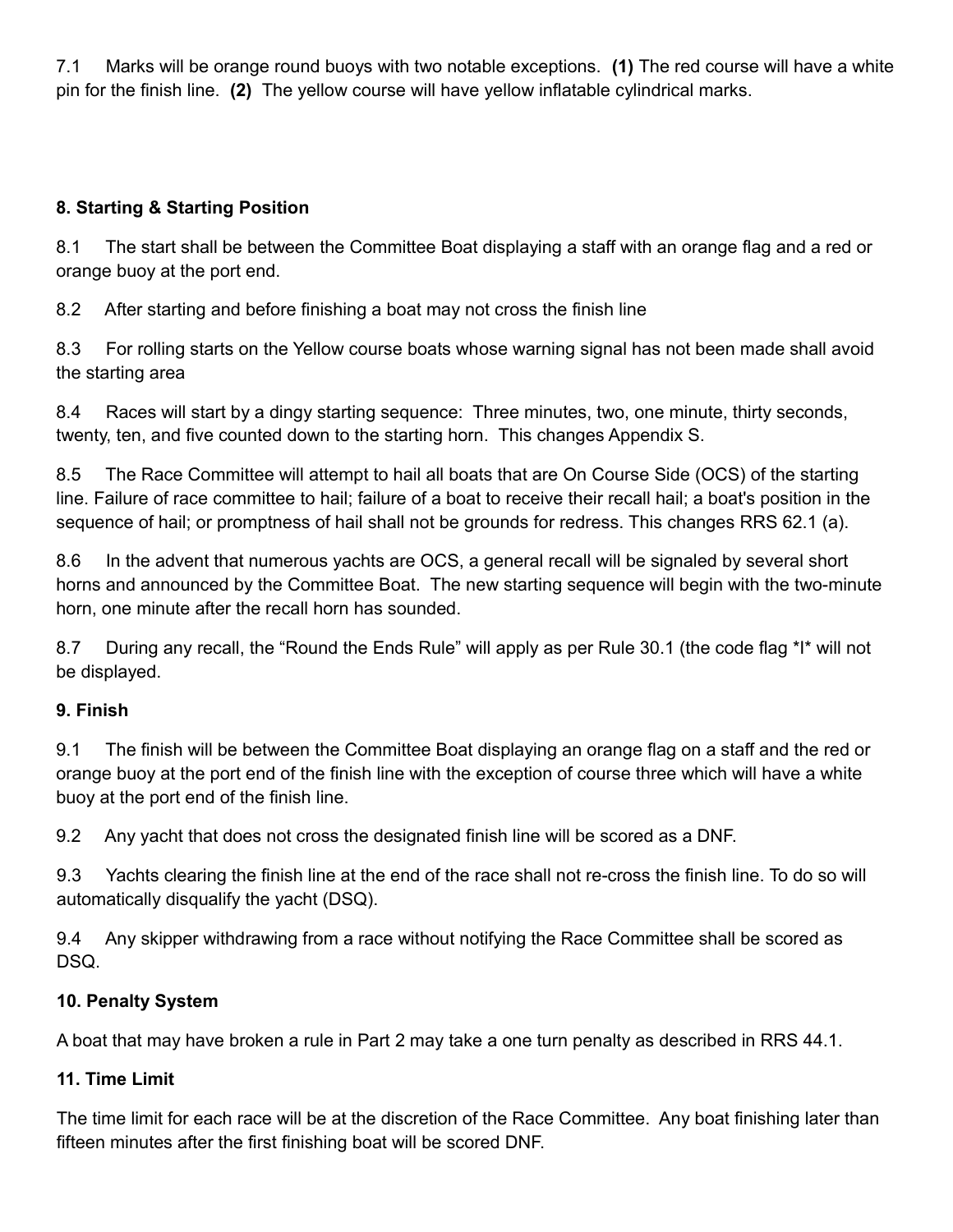### **12. Protests**

Protests shall be delivered to the Regatta Chair within 30 minutes after the Race Committee's boat docks. The protest time limit and a list of protests received will be posted on the notice board. Hearings will be held as soon as possible after racing at the host club.

#### **13. Scoring**

13.1 Six races are scheduled. If six races are completed, each boat's worst score will be excluded from the overall score, with the exception of Optis. If 5 or more races are completed by the Opti fleets, each boat's worst score will be excluded from the overall score. One race constitutes a series.

- 13.2 Low Point Scoring Systems will be used. (Reminder: DSQ's cannot be dropped.)
- 13.3 Thirty minutes after scores have been posted, all scores will be final

#### **14 SAFETY EQUIPMENT**

- 14.1 The Race Committee reserves the right to call for a safety inspection at any time.
- 14.2 Life jackets with whistles attached will be worn by all competitors at all times.
- 14.3 Each racing yacht shall have the following equipment on board;
	- a. All yachts are to have their sail number on both sides of their sail.
	- b. All Optis are required to have onboard standard equipment as per USODA regulations.
	- c. Club 420, R S Feva: Paddle, bailer, and painter.

#### **15. TROPHIES**

Trophies will be awarded at the conclusion of scoring. Awards will be given as follows, with the exception of green fleets: First Place: All classes which qualify.

- Second Place: From five (5) to nine (9) qualifiers
	- 1. Third Place: From ten (10) to fifteen (15) qualifiers

Opti Green and Sunfish Green will receive Participation Awards. "Other" Fleets will be at the discretion of the Regatta Committee. Any two-handed boat (i.e.: 420, R S Feva): Crew will receive the same trophy as awarded to the Skipper.